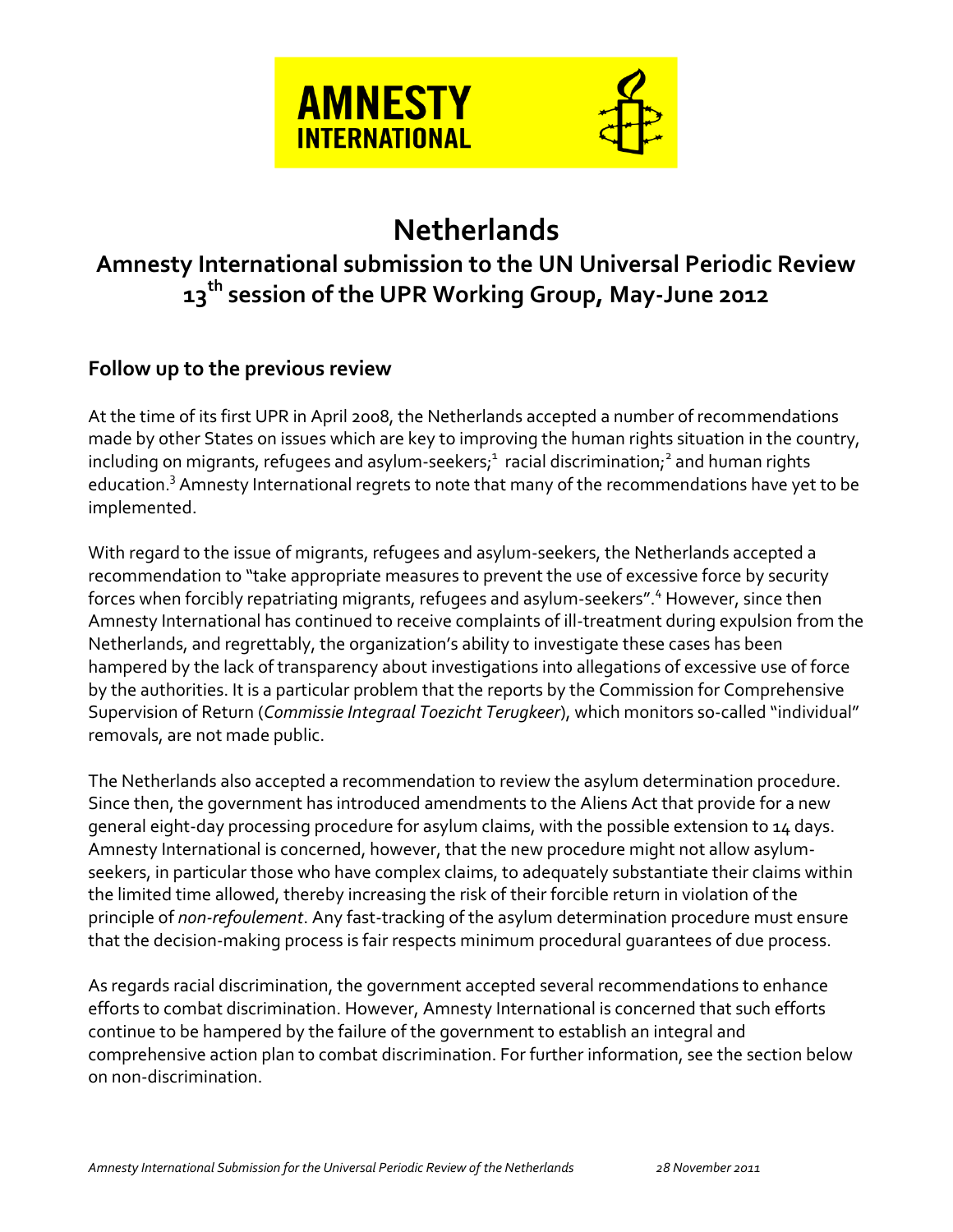In respect of human rights education, the Netherlands supported a recommendation to consider intensifying its efforts in this area. However, Amnesty International regrets to note that the Netherlands is still not fully complying with its international obligation to provide human rights education to Dutch school pupils. See below for further information.

## **Normative and institutional framework of the State**

#### *International and regional human rights standards*

Amnesty International regrets that the Netherlands has not yet formally designated or established a national preventative mechanism mandated to conduct independent inspections of all places where people may be deprived of their liberty. Such a body is a central element of the Optional Protocol to the Convention against Torture and other Cruel, Inhuman or Degrading Treatment or Punishment (OPCAT). The government has stated that the existing inspection system meets the criteria of a national preventative mechanism, and the Inspectorate for Implementation of Sanctions is reportedly to be given a co-ordinating role between existing monitoring bodies. However, Amnesty International is concerned that even though the Inspectorate for Implementation of Sanctions operates relatively autonomously, it is still part of the Ministry of Security and Justice and accountable to the Minister of Security and Justice, and therefore cannot be regarded as fully independent.<sup>5</sup> Moreover, it has no formal powers with respect to the other inspection bodies. Amnesty International is concerned, therefore, that this may not be able to give effect to the purpose and object of the OPCAT.

While welcoming the fact that the Netherlands was among the first 20 states to sign the Optional Protocol to the Covenant on Economic, Social and Cultural Rights, Amnesty International is concerned that the ratification process is currently stalled. Also, the Netherlands has yet to ratify the Convention on the Rights of Persons with Disabilities and its Optional Protocol.

Lastly, Amnesty International notes that the government frequently fails to provide consolidated reports pertaining to the various parts of the Kingdom, including all overseas territories, to the UN human rights treaty bodies.<sup>6</sup> The Netherlands accepted a recommendation during the previous UPR to "ensure that information on the implementation of human rights conventions in the overseas territories be consistently included in reports to treaty bodies".<sup>7</sup>

#### *National human rights framework*

Amnesty International regrets that to date the Netherlands has shown no intention of developing a national action plan on human rights, to specify amongst other things guidelines for meaningful collaboration with human rights treaty bodies, directions for policy making, benchmarks for accessing progress and measures for evaluation. The organization is also concerned that the distribution of human rights competences between ministries and other parts of the government (like municipalities and inspectorate bodies) appears ambiguous. Most ministries do not have a human rights focal point, a human rights agenda, or a structured approach to addressing human rights concerns raised by international human rights bodies and national or international civil society organizations. Human rights have not been mainstreamed into relevant areas of national and local government policy, and as a result human rights perspectives are rarely included in policy making.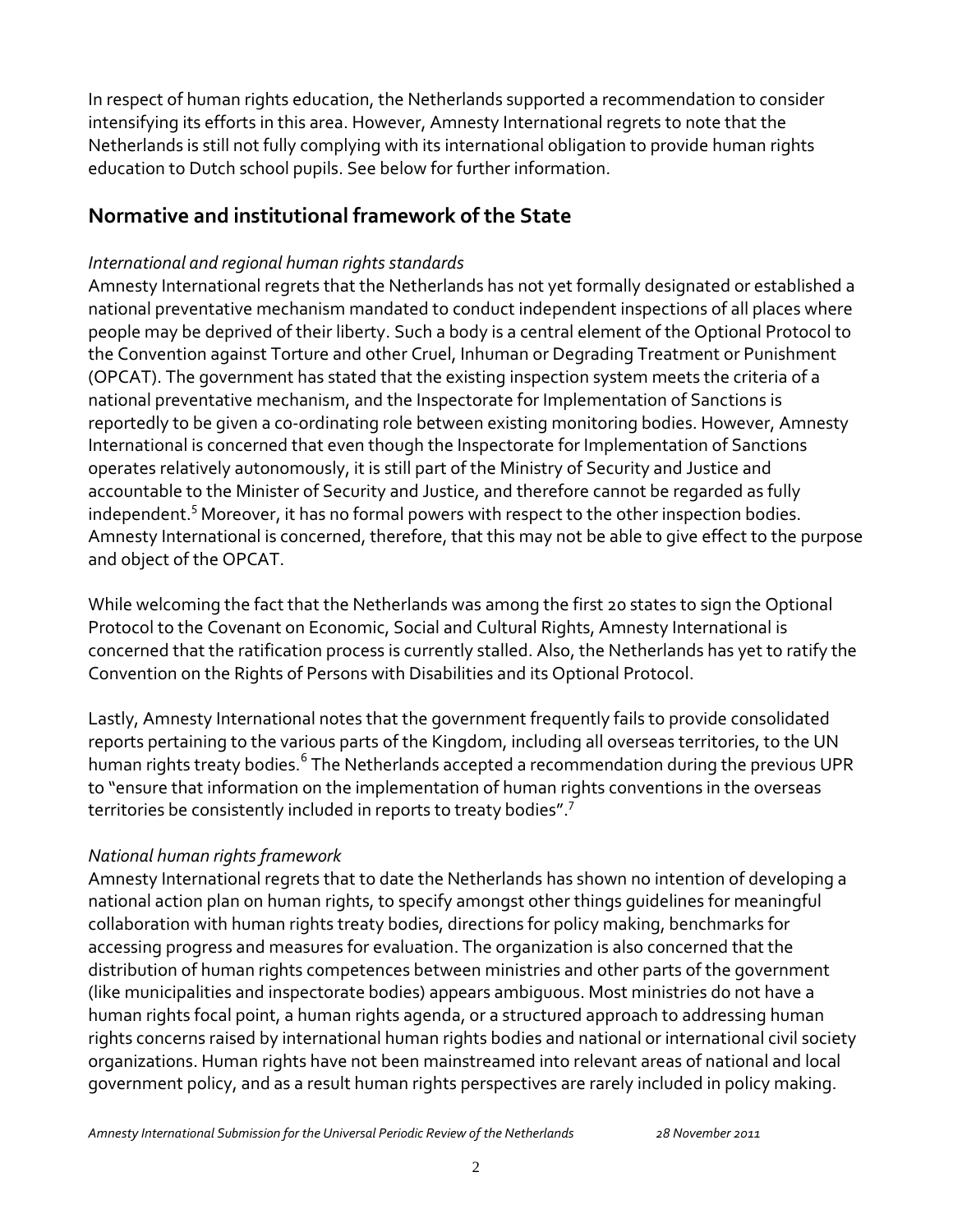Amnesty International further notes that there is no mechanism to facilitate regular substantive dialogue with civil society on human rights concerns in the Netherlands. Instead, meetings between government officials and civil society occur on an ad hoc basis. For example, although the Netherlands held consultations with civil society before submitting its national report to the first UPR of the Netherlands in April 2008, and its mid-term report in April 2010, these took place only a few days before the reports were submitted, which did not allow for effective and constructive engagement between government and civil society.

#### *Human rights education*

As noted above, the Netherlands is not complying with its international obligation to provide human rights education to Dutch school pupils. In 2009 the Committee on the Rights of the Child called on the Netherlands to "make sure that human rights and child rights education is included in school curricula at all levels".<sup>8</sup> Recently, the Dutch government introduced a so-called incentives programme on human rights education.<sup>9</sup> However, Amnesty International believes this programme falls short as it leaves individual schools to choose whether or not they want to provide their pupils with human rights education. The government has frequently argued that it is not pursuing an obligatory integration of human rights education in school curricula due to the importance it attaches to freedom of education in the Netherlands. However, it should be noted that the content of the school curriculum is still determined by the central government, so a mechanism exists to ensure that human rights education takes place. Further, it is ultimately the government which has the responsibility to ensure the adequate provision of human rights education, both with respect to the content of the curriculum taught in school, as well as the educational processes, pedagogical methods and the environment within which that education takes place.

#### *National Human Rights Institution*

Amnesty International welcomes the fact that on 22 November 2011 the Dutch parliament approved a law for the establishment of a National Human Rights Institution. Amnesty International regrets, however, that the institution will lack litigation capacity with regard to all human rights violations<sup>10</sup> and that most people living in the Caribbean parts of the Kingdom of the Netherlands will not have access to the National Human Rights Institution.<sup>11</sup>

## **Promotion and protection of human rights on the ground**

#### *Immigration detention*

Though some progress has been achieved with respect to immigration detention in recent years $^{12}$ , official figures show high numbers of asylum-seekers and irregular migrants being detained solely for immigration purposes. In light of this, Amnesty International is concerned that little consideration, if any, is given to the necessity and proportionality of each decision to institute or continue someone's detention, leading to instances of unlawful detention. This is particularly the case when other means short of detention would suffice to pursue the authorities' legitimate objectives. Furthermore, Amnesty International continues to receive reports that vulnerable people are being detained, including victims of torture and of human trafficking, pregnant women, the mentally ill and the elderly.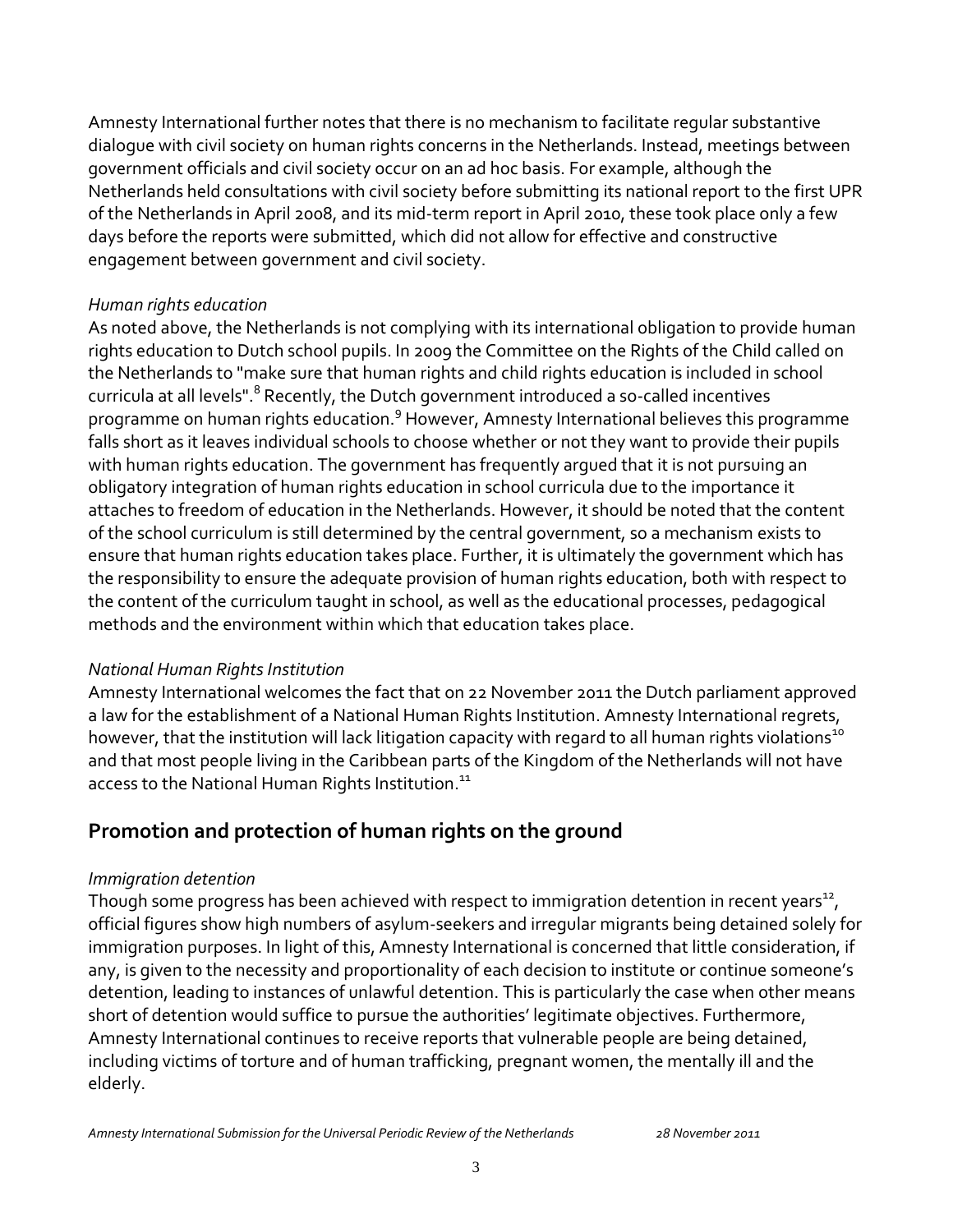Amnesty International also has concerns about the immigration detention regime and reports of unnecessary use of restraints. Under this regime many individuals detained for immigration purposes have been locked in their cells for up to 16 hours a day, some have frequently been handcuffed; some have been made to wear restraining trousers during transportation; and some have been stripsearched several times.

#### *Non-Discrimination*

The government has stated on various occasions that it is opposed to discrimination in all its forms and on all grounds and acknowledges that discrimination threatens social cohesion and creates division in society.<sup>13</sup> At the same time, however, the government has also stated that "[it] is primarily up to citizens of this country to free themselves from discrimination and prejudices" and that "countering discrimination is a civic duty".<sup>14</sup> The government has defined for itself mainly a supportive role to ensure the registration of discrimination complaints and when needed enforcement of the non-discrimination prohibition.<sup>15</sup> The adoption of such a limited and merely facilitating role is in conflict with the obligation in international human rights standards to respect, protect and fulfill the principle of non-discrimination. This requires states, for example, to take temporary special measures to ensure equality of all in practice, to take proactive measures to address the root causes of discrimination and to promote greater tolerance and understanding. With its currently limited approach, the government also fails to address concerns about discrimination by the authorities, such as ethnic profiling by police and discrimination in the juvenile justice system, as brought to light in various studies.<sup>16</sup>

The Dutch General Equal Treatment Act (GETA) guarantees non-discrimination. It is not, however, fully consistent with regional and international standards of non-discrimination. It is anticipated that some of these shortcomings will be addressed by the amendments currently being debated in Parliament, for example, ensuring that a correct definition of direct and indirect discrimination is used in the Act; however, other shortcomings are still not being sufficiently addressed. These include the generally formulated exemptions granted to public institutions founded on religious principles to differentiate while recruiting personnel or providing education. Currently, the GETA provides exemptions on the basis of "maintaining" a religious ethos within the institution, while international human rights standards clearly demand a stricter test of necessity and proportionality.

In September 2011, the government announced that it was drafting legislation to ban the wearing in public of clothing that was intended to conceal the face. A violation of this ban could be punishable with a fine of up to €380. The ban would have a disproportionate effect on one particular group of the population: girls and women who choose to wear a burga or nigab.<sup>17</sup>

#### *Criminalization of irregular entry and stay*

Amnesty International is concerned about two separate draft laws which, if enacted, would sanction irregular entry and stay in the Netherlands, either via the imposition of administrative fines or imprisonment for non-payment of a fine.<sup>18</sup>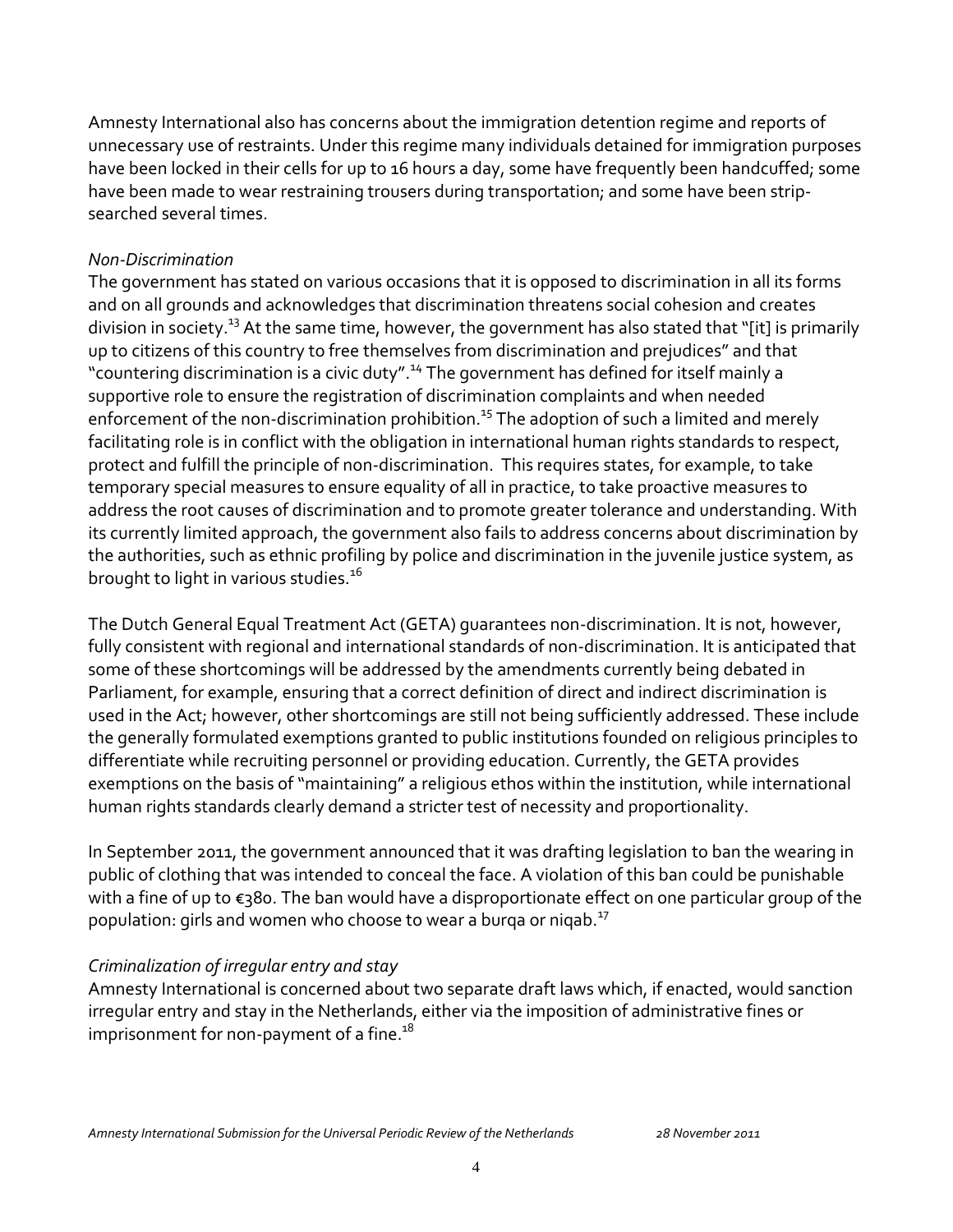Various UN bodies, including the Office of the High Commissioner for Human Rights and the Special Rapporteur on the human rights of migrants, are opposed to measures imposing criminal sanctions solely in connection with irregular migration. The European Court of Justice ruled in April 2011 that EU Member States "may not, in order to remedy the failure of coercive measures adopted in order to effect a forced removal, provide for a custodial sentence [..] on the sole ground that a third-country national continues to stay illegally". 19

If enacted, the legislation would make foreign nationals with an irregular immigration status in the Netherlands even more vulnerable to human rights abuses. It would also lead to their unnecessary criminalisation contrary to the principles of proportionality and effectiveness and the full respect for their fundamental human rights.<sup>20</sup>

## **Recommendations for action by the State under review**

#### **Amnesty International calls on the government of the Netherlands to:**

#### *International and regional human rights standards:*

- Establish a national preventative mechanism in accordance with the obligations under the Optional Protocol to the Convention against Torture, with sufficient resources and mandate in line with the Optional Protocol;
- Ratify the Optional Protocol to the Covenant on Economic, Social and Cultural Rights, the Convention on the Rights of Persons with Disabilities and the Optional Protocol to the Convention on the Rights of Persons with Disabilities;
- Provide single consolidated reports regarding all parts of the Kingdom of the Netherlands when reporting to UN human rights treaty bodies.

#### *National human rights framework:*

- Establish a national action plan for human rights;
- Ensure the effective and regular consultation between civil society and the government on current and structural human rights concerns in the Netherlands;
- Ensure the implementation of recommendations of all UN human rights bodies, including the treaty monitoring bodies.

#### *Human rights education:*

Fulfill the state's obligation to provide human rights education to all school pupils.

#### *National Human Rights Institution:*

 Ensure that the National Human Rights Institution is accessible to all individuals in the Kingdom of the Netherlands, including all parts of the overseas territories;

#### *Protection of migrants and asylum-seekers:*

Ensure that all allegations of ill-treatment and excessive use of force are independently,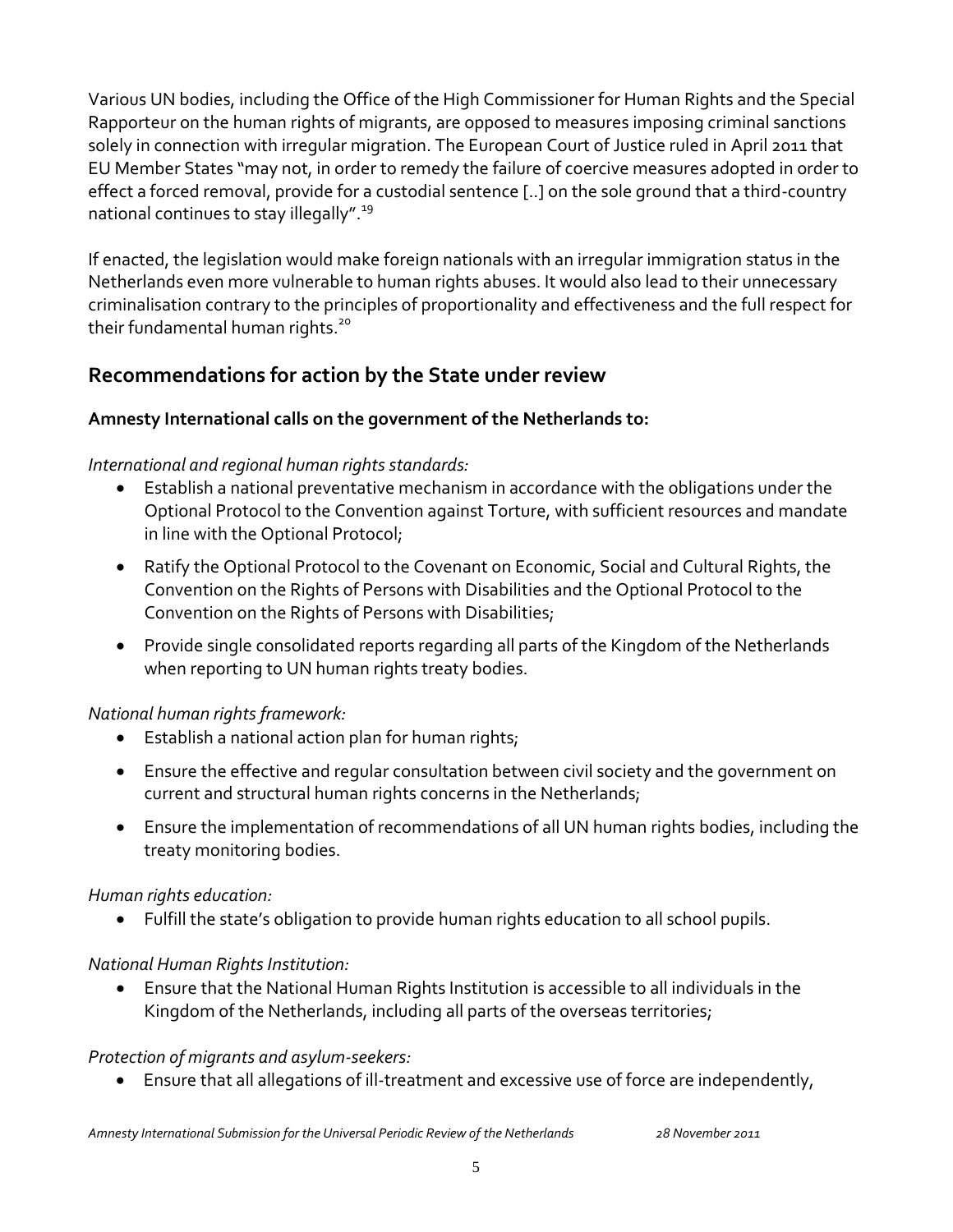effectively and thoroughly investigated in line with international human rights law and that the outcome of the investigation is made public;

- Review its asylum legislation and procedures to ensure that all asylum-seekers, including those whose claims are being assessed under the accelerated procedure, receive a full and fair individualized determination of their claim;
- Take concrete measures to reduce the resort to detention of individuals solely for immigration purposes, in line with international refugee and human rights law and standards;
- Assess individually alternatives short of detention and apply these whenever possible;
- Introduce statutory provisions in law, policy and practice to prevent the detention of persons belonging to vulnerable groups;
- Treat those detained for immigration purposes humanely and in line with the strictest international human rights standards.

#### *Non-Discrimination:*

- Develop a national action plan to combat discrimination;
- Address concerns of discrimination by the government such as ethnic profiling, in order to uphold the principle of non-discrimination;
- Withdraw draft legislation to introduce a complete ban of full-face veils in public;
- Amend the Dutch General Equal Treatment Act to ensure it is fully in compliance with regional and international standards of non-discrimination.

#### *Criminalization of irregular entry and stay:*

 Refrain from criminalization of irregular entry or stay which may leave irregular migrants more vulnerable to human rights abuses.

 $\overline{a}$ 

<sup>1</sup> Report of the Working Group on the Universal Periodic Review of the Netherlands, 13 May 2008 (A/HRC/8/31) paragraph 78.6 (Nigeria) and 78.24 (Mexico). See also the Addendum to this report, A/HRC/8/31/Add.1, 25 August 2008.

<sup>2</sup> A/HRC/8/31, paragraphs 78.7 (Algeria), 78.8 (Canada and Cuba) and 78.18 (Indonesia).

 $^3$  A/HRC/8/31, paragraphs 78.19 (Ghana), 78.20 (Algeria and Republic of Korea) and 78.31 (Saudi Arabia).

<sup>4</sup> A/HRC/8/31, paragraph 78.6 (Nigeria).

 $^5$  For more information on the duties, role and powers of the Inspectorate for Implementation of Sanctions (Inspectie voor de Sanctietoepassing) see[: http://english.ist.nl/organisation/](http://english.ist.nl/organisation/) (accessed 23 November 2011).

<sup>&</sup>lt;sup>6</sup> This is despite recommendations from several treaty bodies, see for example, the concluding observations of the Human Rights Committee on the Netherlands, CCPR/C/NLD/CP/4, 25 August 2009 paragraph 30; concluding observations of the Committee on the Elimination of Discrimination Against Women, CEDAW/C/NLD/CO/5, 05 February 2010, paragraph 53; and the concluding observations of the Committee on the Rights of the Child, CRC/C/NCD/CO/3, 27 March 2009, paragraph 85. It should also be noted that the government failed to submit information regarding the Netherlands Antilles and Aruba to the Committee on the Elimination of Racial Discrimination.

 $^7$  A/HRC/8/31, paragraph 9 (United Kingdom, Russian Federation, Algeria)

 $^8$  CRC/C/NLD/CO/3, 2009, paragraph 62.d. See also the views of the Committee on the Rights of Child on the implementation of human rights education by States, in particular its views regarding Article 29(1) of the CRC as elaborated on in paragraphs 17 and paragraph 18 of the Committee's General Comment number 1 (UN Doc: CRC/GC/2001/1).